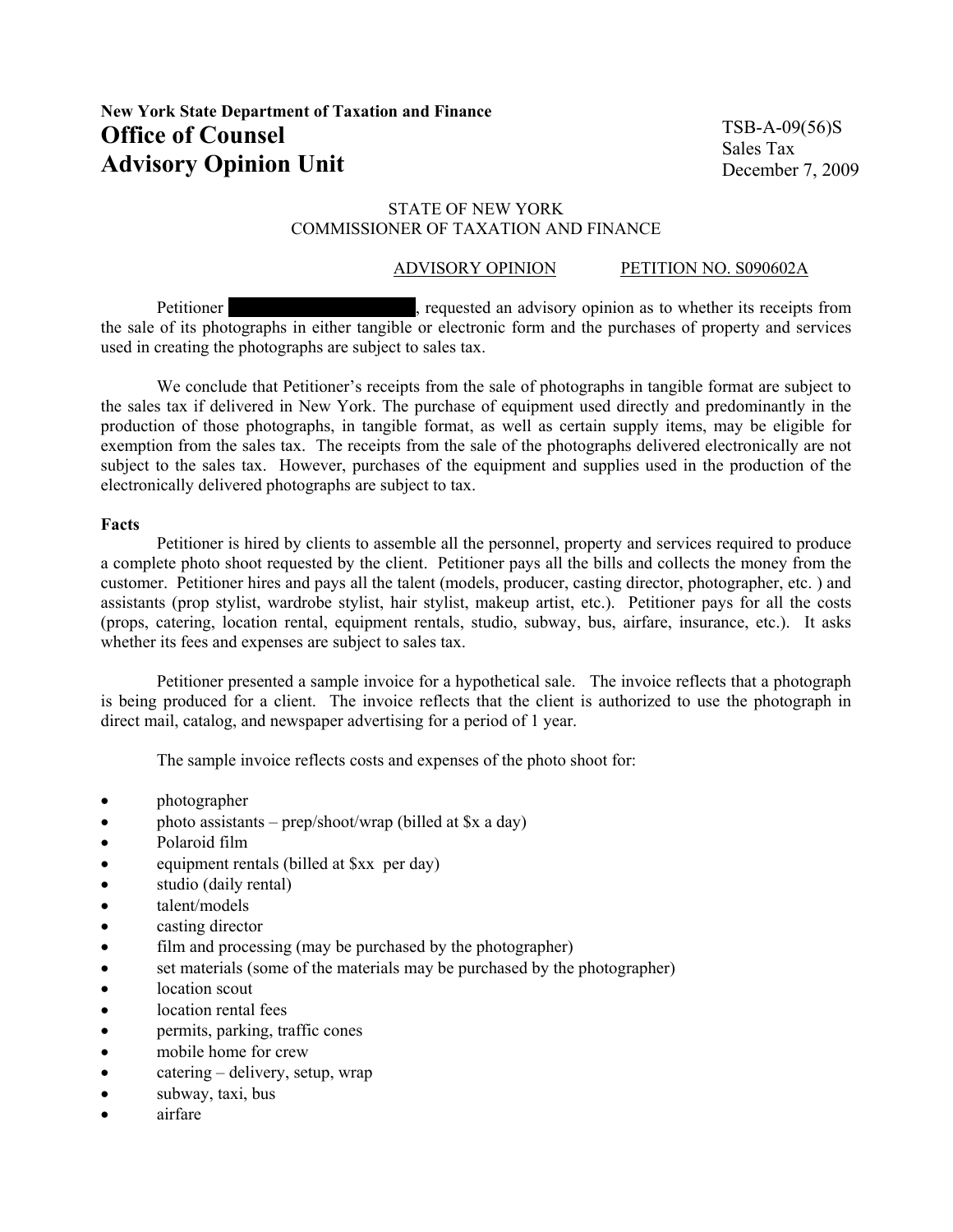- hotel lodging
- prop stylist -setup/shoot/wrap (daily fees)
- prop assistant setup/shoot/wrap (daily fees)
- prop rentals (may be initially purchased by the prop assistant)
- prop purchases (client retains after the shoot)
- wig purchase (may be initially purchased by the hair stylist)
- hair stylist (daily fees  $+$  a commission charge)
- make-up artist (daily fees  $+$  a commission charge)
- wardrobe stylist setup/shoot/wrap (daily fees  $+$  a commission charge)
- wardrobe assistant setup/shoot/wrap (daily fees)
- wardrobe / accessories rental (may be initially purchased by the wardrobe stylist)
- **producer**
- insurance
- shipping
- Fed Ex
- messengers
- production fee

Petitioner's sample invoice includes a subtotal for "fees and production costs" and identifies a "taxable portion" of the subtotal to which Petitioner adds "Sales Tax." Petitioner then totals the Estimated Costs (subtotal fees and production costs  $+$  taxable portion subtotal  $+$  sales tax) to arrive at its charges to its customer.

Under a heading of "Terms" the invoice provides that: "Ownership and title of all photographs remain with the photographer at all times, any transfer of possession is temporary and granted for purposes of reproduction only…."

The "shipping" and "Fed Ex" costs reflected on the invoice represent charges made to Petitioner for delivery of equipment and props to Petitioner and charges for delivery of items that Petitioner sends to its customers (e.g., photos taken of models at a casting call that are sent to the client for a decision/approval as to whom to hire for use in the photo shoot).

The photo shoot may occur within or outside New York. The completed photographs may be delivered within or outside New York. The photographs may be delivered in tangible form or may be delivered electronically. Petitioner's clients may make a claim of an exempt purchase and may present exemption documents to Petitioner or the client may be an exempt organization.

Petitioner asks whether the tax status of its sales, purchases, and costs is affected by the following factors: (1) the location of the photo shoot, (2) the delivery location for the photographs, (3) whether the photograph is delivered electronically or in tangible format, or (4) whether the customer is an exempt organization or claims an exempt purchase.

### **Analysis**

The Tax Law imposes sales tax on sales, unless for resale or otherwise exempt, of tangible personal property and certain enumerated services (Tax Law section 1105). Generally, the sales tax is a "destination tax." The point of delivery or point at which possession is transferred by the vendor to the purchaser, or the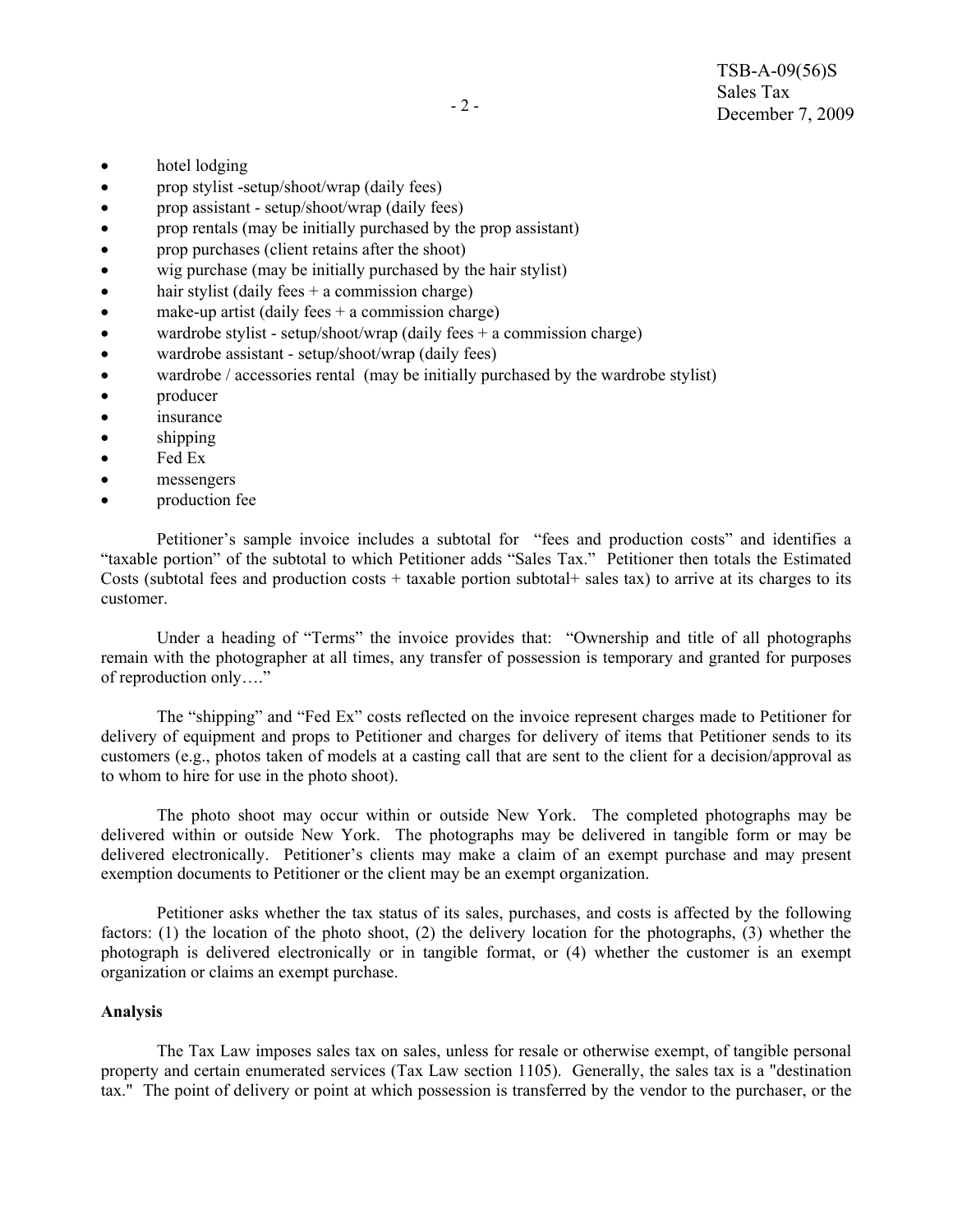purchaser's designee, controls both the tax incidence and the tax rate. See section  $525.2(a)(3)$  of the Sales and Use Tax Regulations.

#### *Petitioner's sales of photographs*

Petitioner's sample invoice reflects that a photograph is being produced for a customer. Likewise, Petitioner's charge to the customer for the production fee appears to be a charge to the customer for the production and sale of the photograph.

The sale of a photograph provided and delivered electronically is not considered to be a sale of tangible personal property, and the receipts from that sale are not subject to the sales tax. (*See Martin R. Timm*, Adv Op Comm T&F, September 27, 2005, TSB-A-05(34)S; *Google Inc*, Adv Op Comm T&F, May 2, 2008, TSB-A-08(22)S.) The sale of a photograph provided and delivered in tangible format (including by disc, photocard, tape, flash drive, etc) is considered a sale of tangible personal property the receipts of which are subject to sales tax when the photograph is delivered within New York State. The sale of a photograph in tangible format will not be taxable if the photograph is delivered outside New York. The location of the photo shoot does not affect the tax status of Petitioner's sales of photographs.

Transfers of original photographs or other artwork may be deemed to be nontaxable licenses to reproduce when there is a temporary transfer of a piece of art or photograph for use as background in the advertisements, catalogues, etc. to be created or for purposes of taking measurements to make a copy, etc., and the payment made for the license to reproduce is in the nature of a royalty under the laws relating to artistic and literary property. (*See* section 526.7(f) of the Sales and Use Tax Regulations.) However, in the present case, Petitioner's customers have hired Petitioner to create photographs the customer expects to incorporate in the customer's catalogs, newspaper advertisements, etc. The customers are not limited in the amount of use they may make of the photograph (other than the 1 year limitation) and Petitioner receives no royalty or other payment based on the amount of usage of the photograph. The fees paid appear to remain the same whether the photographs are used in 1,000 or 1,000,000 catalogues or are published in media with a circulation of 1,000 or 1,000,000. The fact that Petitioner and/ or the photographer has retained certain rights in the photograph or limited the use of the photograph by the customer for reproduction purposes only is of no account. *See Stock Market Photo Agency Inc.*, Adv Op Comm Tx & Fin, November 12,1999, TSB-A-99(48)S. Based on the facts in this Opinion, we do not see Petitioner's transactions as being other than a contract for the production and sale of the photograph (whether delivered in tangible or electronic format).

The customers' purchases of photographs delivered in New York in tangible format for use in making catalogues or other printed promotional materials may qualify for exemption pursuant to section 1115(n)(7) of the Tax Law. *See Summary of Recently Enacted Sales and Use Tax Legislation*, February 8, 2001, TSB-M-01(4)S. Photographs used for production of the customer's ads in newspapers and periodicals may be eligible for the production exemption under section 1115(a)(12). (*See Printing Industry*, May 15,1980, TSB-M-79(7.1)S.)

Petitioner's sales of photographs to an organization or governmental entity exempt from sales tax pursuant to section 1116(a) of the Tax Law are not taxable. Petitioner need not collect sales tax on these sales. In lieu of collecting the sales tax from such customers, Petitioner should obtain a properly completed *Exempt Organization Exempt Purchase Certificate* (Form ST-119.1), or, in the case of a governmental entity, a copy of a governmental purchase order or a contract signed by an authorized governmental representative to substantiate the exempt nature of the transaction. *See* Parts 529 and 533 of the Sales and Use Tax Regulations.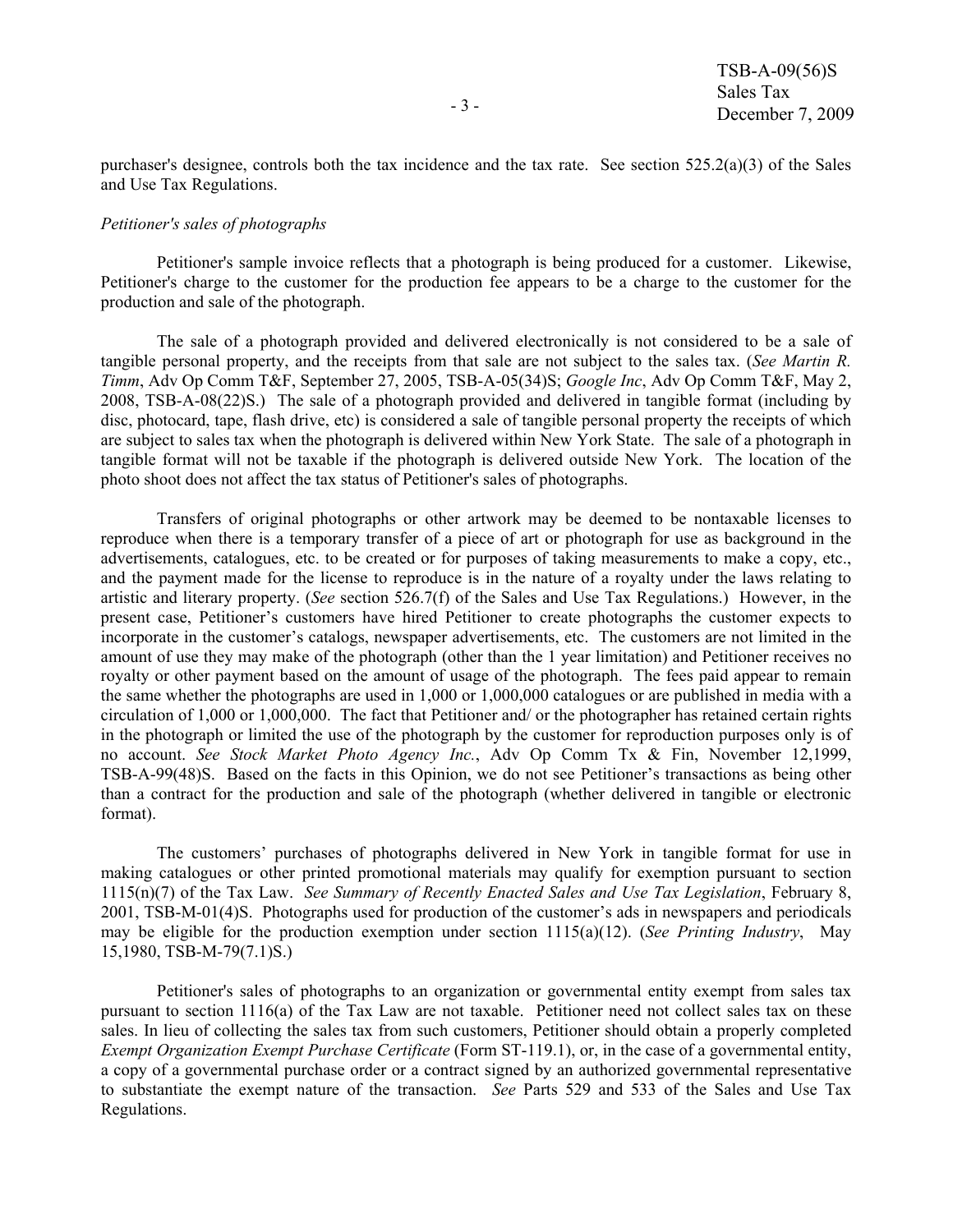#### *Petitioner's purchases/costs*

When the photograph is sold in tangible format, the exemptions provided in Tax Law sections 1105-B and 1115(a)(12) for machinery, equipment, parts, tools and supplies purchased for use directly and predominantly in the production of tangible personal property (the photograph) for sale and for services to that machinery, equipment, etc. may be applicable to certain of Petitioner's purchases. The production exemptions do not apply with respect to purchases used directly and predominantly in the production and sale of a photograph which is delivered electronically because there is no sale of tangible personal property in such circumstance (i.e., the machinery, equipment, etc. in that circumstance has not been used in the production of tangible personal property for sale).

There is an exemption from sales tax for Petitioner's purchases of machinery, equipment, and parts, tools and supplies used and consumed directly and predominantly (more than 50% use) in the production of photographs for sale in tangible format. In this context, the purchases or rentals of set materials, props, wigs, and wardrobe and accessories are eligible for the exemptions provided in sections 1105-B and 1115(a)(12) of the Tax Law. Likewise, to the extent equipment such as cameras, lights, booms, etc. is used or consumed directly and predominantly in the production of the photograph for sale in tangible format, the rentals of the equipment would also be exempt from sales tax. Equipment not directly used in production (e.g., leased vehicles used to transport people to and from the shoot location) would be taxable.

The tax status of certain of Petitioner's expenses is not affected by whether the photograph produced is delivered in tangible or electronic format:

- Permits, parking, and traffic cones Fees for required municipal permits are generally not subject to sales tax. Purchases of taxable parking services will be subject to tax regardless of the delivery method for the photographs. Traffic cones (assuming they are not being used as a prop) are subject to tax as purchases of tangible personal property or, as applicable, protective services. *See* Tax Law  $$1105(c)(8)$ .
- Catering Catering services, including charges for delivery, setup, cleanup, wrap, etc., are subject to sales tax under Tax Law §1105(d).
- Hotel lodging Charges for occupancy provided at hotels within the State are subject to the State and local sales tax on occupancy and may also be subject to additional local taxes, where applicable. *See* Tax Law §1105(e).
- Airfare, subway, taxi, and bus fares– Subway and bus fares and airfare are generally considered purchases of transportation services, which are not subject to tax. However, livery services provided by limousine, black car, and certain other motor vehicles, with a driver, are subject to sales tax. *See*  Tax Law § 1105(c)(10) and *Sales Tax Imposed on Certain Transportation Services*, May 6, 2009, TSB-M-09(2)S; *Additional Guidance Relating to the Sales Tax Imposed on Certain Transportation Services*, May 22, 2009, TSB-M-09(7)S. In addition, there is a tax of 50 cents for each medallion taxi cab ride that originates and terminates within the Metropolitan Commuter Transportation District. This tax is imposed on the cab owner, but the economic incidence of the tax is required to be passed through to the passenger as part of the fare. *See* Tax Law Article 29-A; *Tax on Medallion Taxicab Rides in the Metropolitan Commuter Transportation District,* October 1, 2009, TSB-M-09(9)M.
- Insurance Fees paid for the purchase of insurance contracts are not subject to tax. However, the reimbursement of a lessor's or service provider's insurance expenses as an added cost of the rental of equipment (and other tangible personal property) or as an added cost of the purchase of the services is a part of the receipt for such rental/services and will be considered included in the receipt subject to tax if the rental/service is otherwise taxable.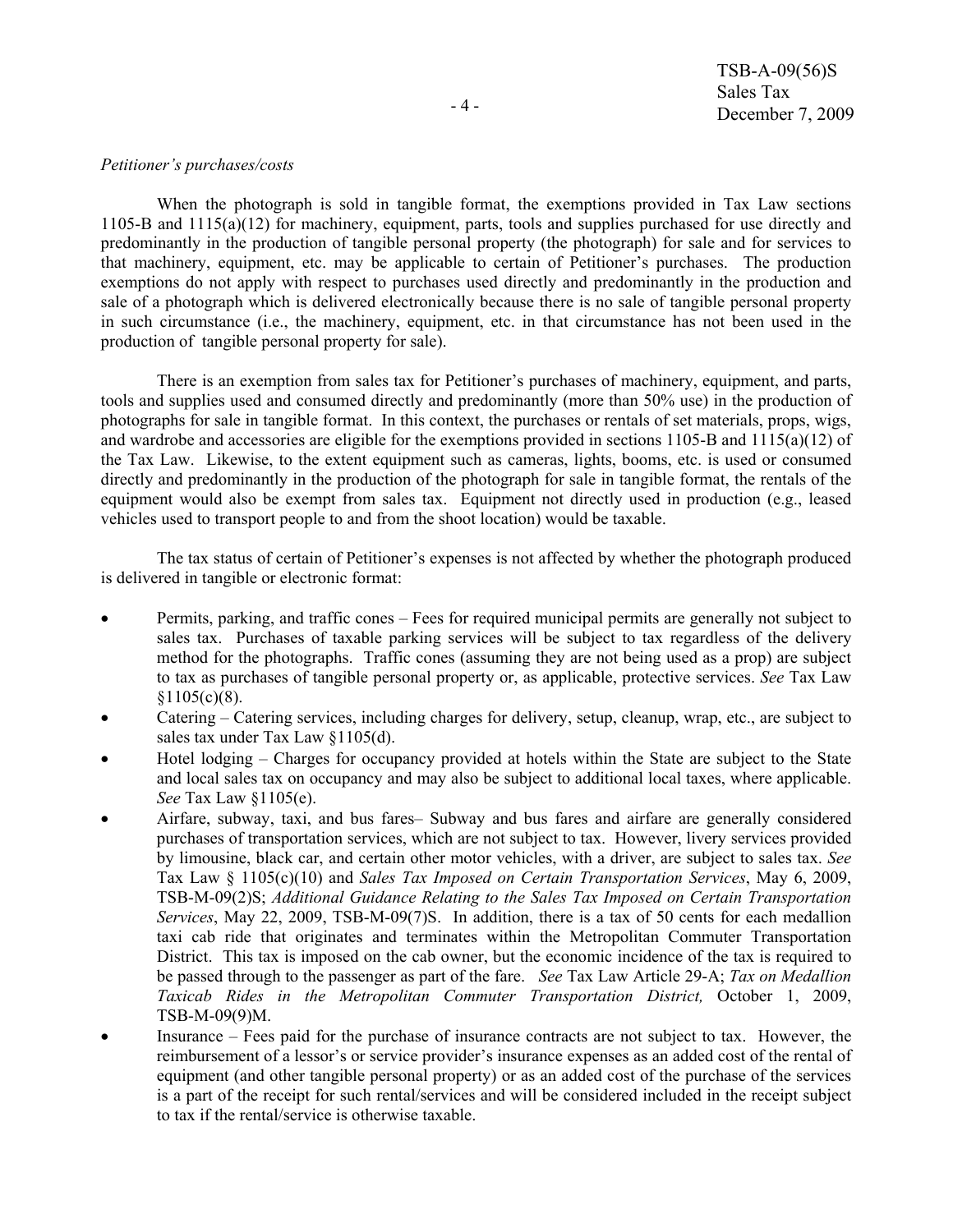- Shipping, FedEx, messengers  $-$  Charges for the purchase of shipping and transportation services (shipping, FedEx, messenger service) are generally not subject to sales tax. Thus, Petitioner's purchase of, for example, FedEx or a messenger service to deliver photos of models to a customer is not a purchase of a service subject to tax. However, the charge for shipping and delivering taxable tangible personal property or services is considered part of the receipt for the purchase of such goods and services and taxed as part of that receipt. Thus, delivery charges for Petitioner's purchase of taxable property or services are part of the receipt upon which tax is to be charged and collected. Petitioner's total charge to its customers for sales of taxable tangible personal property, including Petitioner's cost for the transportation/delivery of the property to the customer (whether these costs are separately stated and charged or merely included within the amount of the receipt), is the taxable receipt upon which tax is computed.
- Trailers, motorhomes, etc. Rentals of trailers, portable dressing rooms, motorhomes, etc. for use by the crew are subject to sales tax.
- Location rental fees, studio fees Fees for the rental, lease, license to use, etc. of real property and land are not subject to sales tax. Studio rentals may, depending on the equipment provided in conjunction with the rental (and depending on whether Petitioner as lessee has dominion and control of the equipment), constitute a rental of equipment (separately stated operator's fees might be excludable from the taxable receipt) or a purchase of a service. (*See A Guide to Sales Tax for the Film Industry*, Publication 28 (10/98), and *Sigma Sound Studios*, Adv Op Comm Tx & Fin, October 1, 1987, TSB-A-87(39)S.)

The fees paid by Petitioner for talent/models are not subject to sales tax. Similarly, assuming the fees paid by Petitioner are for labor and not otherwise in conjunction with the sale of taxable tangible personal property or services by the individuals, the fees paid by Petitioner to the photographer's assistant, casting director, location scout, and producer are not subject to sales tax. If the services of the make-up artist, wardrobe stylist and assistant, and prop stylist and assistant are separately available apart from the tangible personal property sold by them and the charges for such services and property are reasonable in relation to their respective value and separately stated on their invoice to Petitioner, generally the receipts for the tangible personal property are taxable (unless the production exemption applies as discussed above) and the charges to Petitioner for the services are not taxable. However, make-up artists' and hair stylists' services are subject to the tax on beauty and barbering services when performed in the city of New York. *See J.P. Molyneux Studio Ltd.*, Adv Op Comm T & F, May 22, 1996, TSB-A-96(31)S; *Lewis Van Arnam*, Adv Op Comm T & F, December 29, 2006, TSB-A-06(33)S.

With respect to the fees paid by Petitioner to the photographer, to the extent the fee relates solely to the photographer's labor and is not otherwise in conjunction with the sale of tangible personal property by the photographer to Petitioner, the fee is not subject to sales tax. However, Petitioner indicates that the photographer may purchase some of the set materials and the film and film processing. Thus, though being paid an hourly/daily rate, it appears that the photographer may be producing and selling the actual photograph to Petitioner and/or Petitioner's customer. Petitioner's sample invoice to customers provides further support for this conclusion, since the invoice reserves rights in the photograph to the photographer rather than to Petitioner as seller. To the extent that Petitioner is purchasing tangible personal property (i.e., the photograph with any *use* restrictions that might be imposed) from the photographer, the purchase would be exempt from tax as a purchase for resale, since Petitioner is selling that same tangible personal property to its customer. If the photographer is selling an *electronically* delivered photograph to Petitioner, the fee paid by Petitioner for that photograph is likewise not subject to tax.

Whether the photograph sold by Petitioner to its customer is delivered inside or outside New York and whether the location of the photo shoot is within or outside New York will not affect the tax status of the